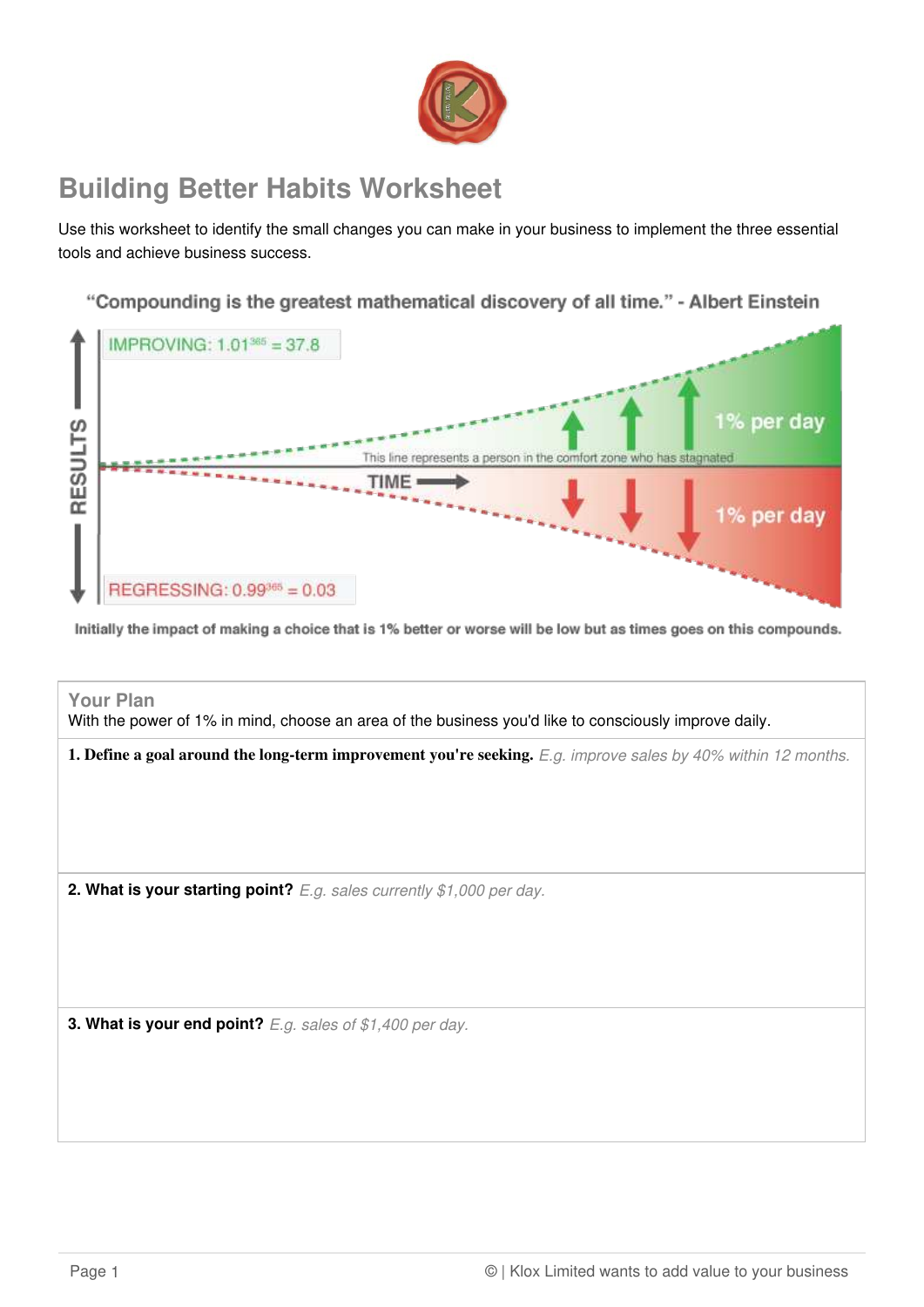

**4. What actions or new habits will help you reach your goal?**E.g. sales training, refine product/service offering, review sales process, develop sales systems, etc.

**Your Forecast**

Your forecast will provide valuable information to enable better decision-making.

**1. What information or insight will your Forecast provide to help you achieve your goal? E.g. forecast sales for the year.**

**2. Do you have a current Forecast?**

**Ongoing Reporting and Accountability**

Regularly reporting on your results, tracking progress, and having someone independent provide accountability helps to ensure you complete the actions required to make cumulative improvements.

**1. How will you monitor your results to ensure you're on track?** E.g. what software will you use, how often will you report your results, etc.

**2. Who will hold you accountable to completing your actions and achieving your goals?**

**Next steps**